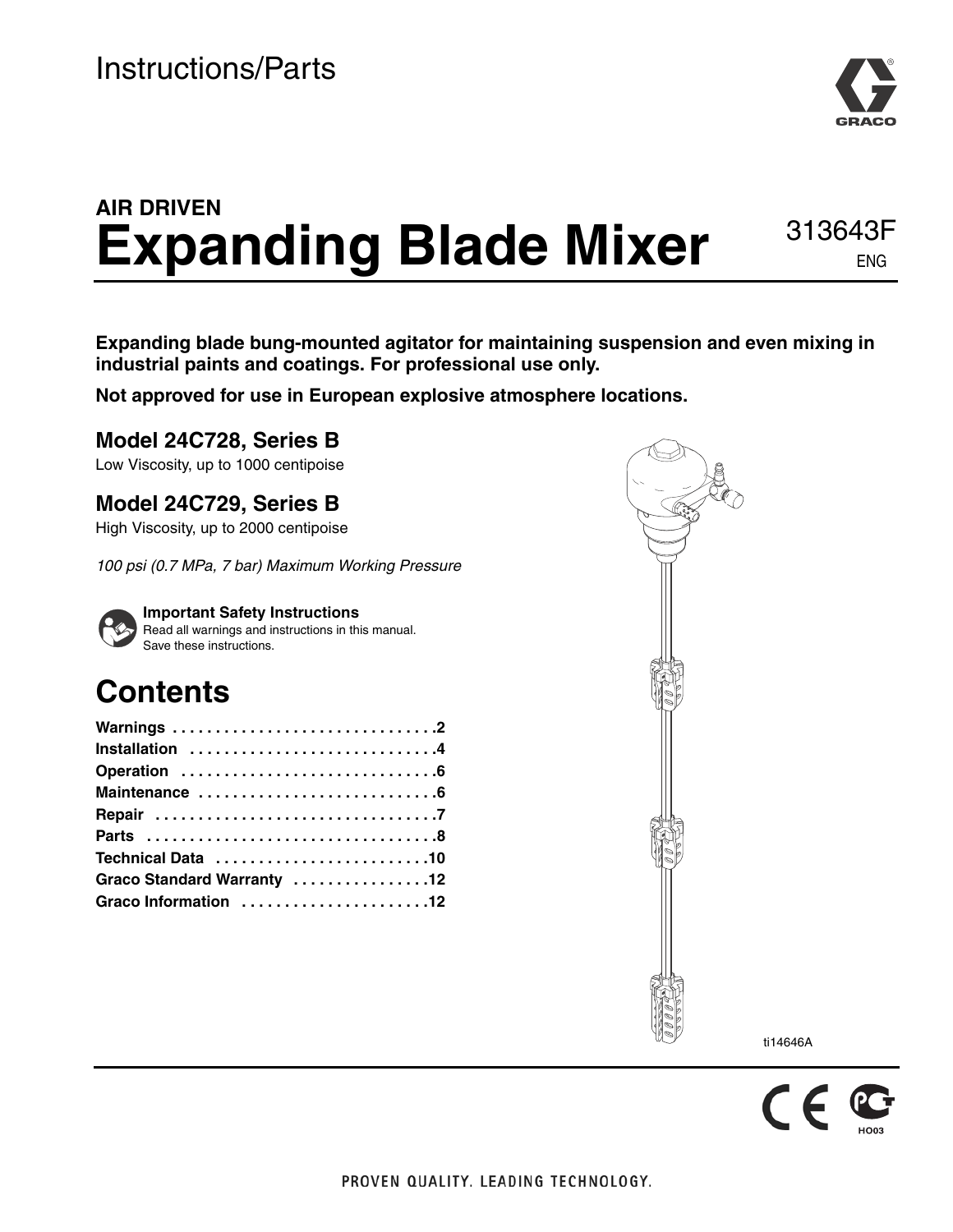## **Warnings**

The following warnings are for the setup, use, grounding, maintenance, and repair of this equipment. The exclamation point symbol alerts you to a general warning and the hazard symbol refers to procedure-specific risk. Refer back to these warnings. Additional, product-specific warnings may be found throughout the body of this manual where applicable.

| <b>WARNING</b> |                                                                                                                                                                                                                                                                                                                                                                                                                                                                                                                                                                                                                                                                                                                                                                                                                                                                                                                                                                                                                                                                                                                                                                                                     |  |  |
|----------------|-----------------------------------------------------------------------------------------------------------------------------------------------------------------------------------------------------------------------------------------------------------------------------------------------------------------------------------------------------------------------------------------------------------------------------------------------------------------------------------------------------------------------------------------------------------------------------------------------------------------------------------------------------------------------------------------------------------------------------------------------------------------------------------------------------------------------------------------------------------------------------------------------------------------------------------------------------------------------------------------------------------------------------------------------------------------------------------------------------------------------------------------------------------------------------------------------------|--|--|
|                | <b>FIRE AND EXPLOSION HAZARD</b><br>Flammable fumes, such as solvent and paint fumes, in work area can ignite or explode. To help prevent<br>fire and explosion:<br>Use equipment only in well ventilated area.<br>$\bullet$<br>Eliminate all ignition sources; such as pilot lights, cigarettes, portable electric lamps, and plastic drop<br>cloths (potential static arc).<br>Keep work area free of debris, including solvent, rags and gasoline.<br>$\bullet$<br>Do not plug or unplug power cords, or turn power or light switches on or off when flammable fumes<br>٠<br>are present.<br>Ground all equipment in the work area. See Grounding instructions.<br>$\bullet$<br>Use only grounded hoses.<br>$\bullet$<br>If there is static sparking or you feel a shock, stop operation immediately. Do not use equipment<br>٠<br>until you identify and correct the problem.<br>Keep a working fire extinguisher in the work area.<br>$\bullet$                                                                                                                                                                                                                                                |  |  |
|                | <b>EQUIPMENT MISUSE HAZARD</b><br>Misuse can cause death or serious injury.<br>Do not operate the unit when fatigued or under the influence of drugs or alcohol.<br>$\bullet$<br>Do not exceed the maximum working pressure or temperature rating of the lowest rated system<br>$\bullet$<br>component. See Technical Data in all equipment manuals.<br>Do not leave the work area while equipment is energized or under pressure. Turn off all equipment<br>$\bullet$<br>and follow the Pressure Relief Procedure in this manual when equipment is not in use.<br>Check equipment daily. Repair or replace worn or damaged parts immediately with genuine manu-<br>$\bullet$<br>facturer's replacement parts only.<br>Do not alter or modify equipment.<br>$\bullet$<br>Use equipment only for its intended purpose. Call your distributor for information.<br>$\bullet$<br>Route hoses and cables away from traffic areas, sharp edges, moving parts, and hot surfaces.<br>$\bullet$<br>Do not kink or over bend hoses or use hoses to pull equipment.<br>$\bullet$<br>Keep children and animals away from work area.<br>$\bullet$<br>Comply with all applicable safety regulations.<br>$\bullet$ |  |  |
|                | <b>MOVING PARTS HAZARD</b><br>Moving parts can pinch or amputate fingers and other body parts.<br>Keep clear of moving parts.<br>Do not operate equipment with protective guards or covers removed.<br>Pressurized equipment can start without warning. Before checking, moving, or servicing equipment,<br>٠<br>follow the Pressure Relief Procedure in this manual. Disconnect power or air supply.                                                                                                                                                                                                                                                                                                                                                                                                                                                                                                                                                                                                                                                                                                                                                                                               |  |  |
|                | <b>TOXIC FLUID OR FUMES HAZARD</b><br>Toxic fluids or fumes can cause serious injury or death if splashed in the eyes or on skin, inhaled, or<br>swallowed.<br>Read MSDS's to know the specific hazards of the fluids you are using.<br>٠<br>Store hazardous fluid in approved containers, and dispose of it according to applicable guidelines.<br>٠                                                                                                                                                                                                                                                                                                                                                                                                                                                                                                                                                                                                                                                                                                                                                                                                                                               |  |  |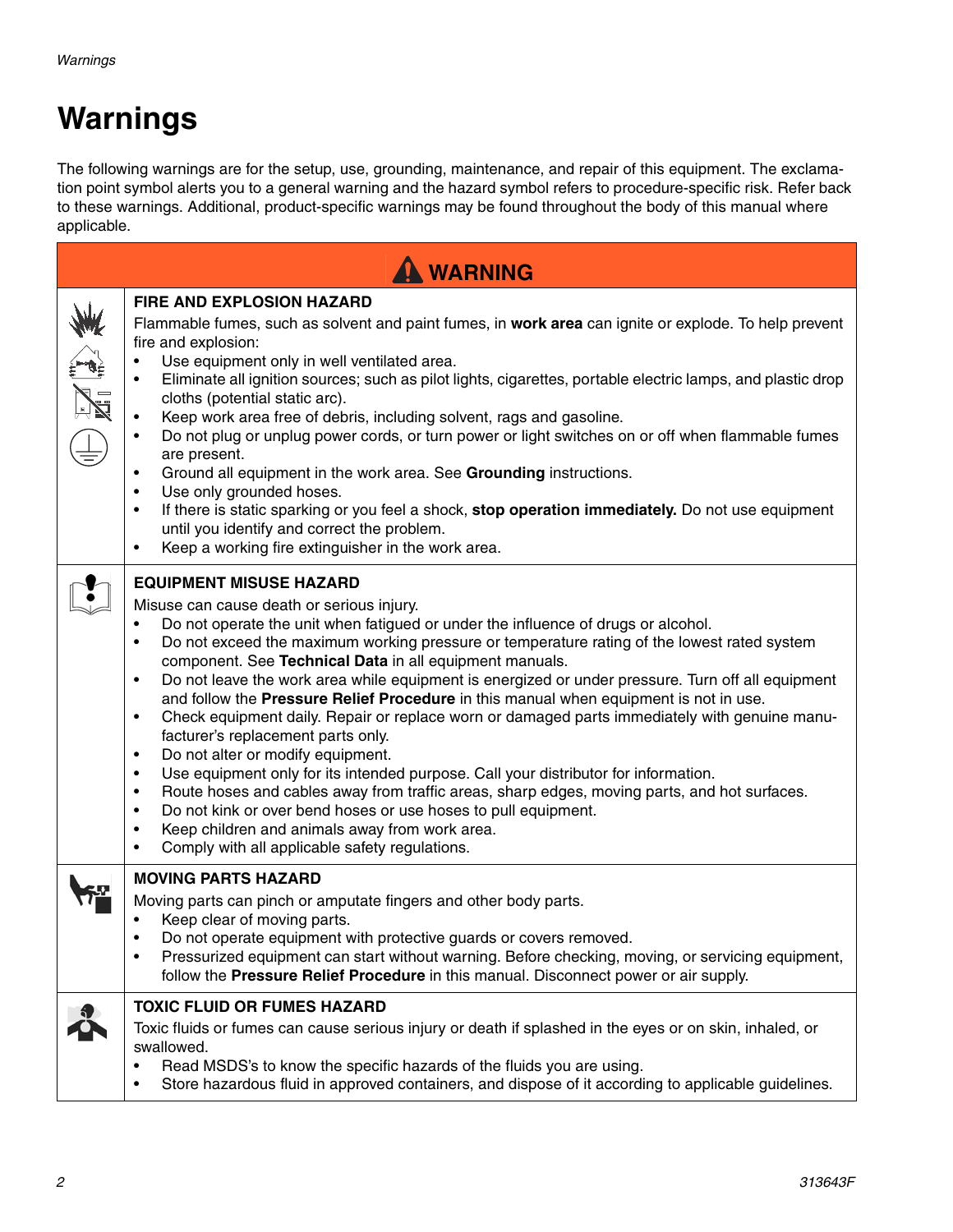*Warnings*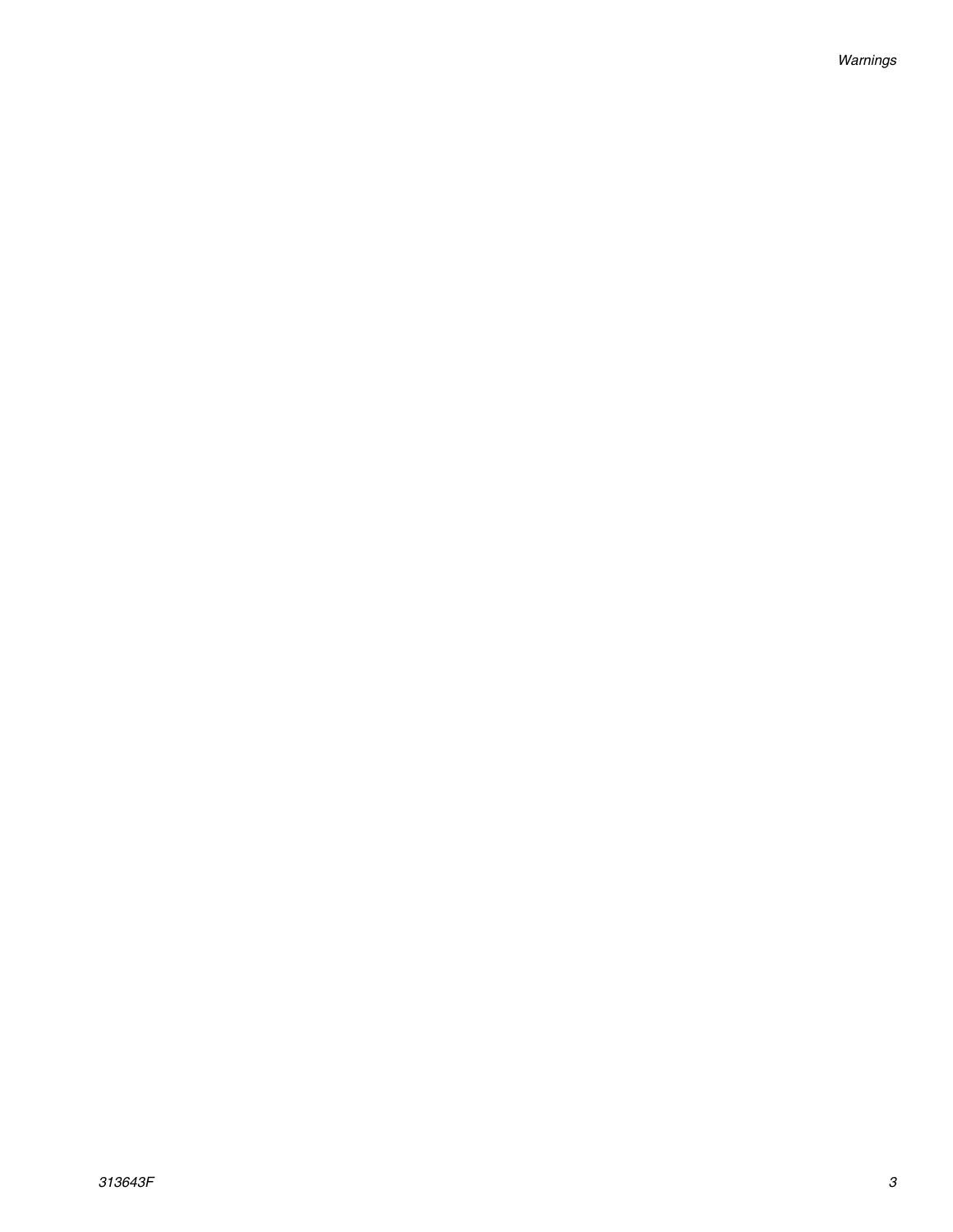## <span id="page-3-0"></span>**Installation**

**NOTE:** Reference numbers and letters in parentheses in the text refer to the callouts in the figures and in the parts drawing.

## <span id="page-3-1"></span>**Grounding**



The equipment must be grounded. Grounding reduces the risk of static and electric shock by providing an escape wire for the electrical current due to static build up or in the event of a short circuit.

See [FIG. 1](#page-3-2). Loosen the grounding screw (GS). Insert one end of a 12 ga. minimum ground wire behind the grounding screw and tighten the screw securely. Connect ground clamp to a true earth ground. A ground wire and clamp, Part 238909, is available from Graco.

# GS ti14647a

<span id="page-3-2"></span>

## **Air Requirements**



Typical air requirements for continuous use at 400 rpm and 100 psi (0.7 MPa, 7 bar) inlet pressure:

- low viscosity air motor -- 12 scfm  $(0.34 \text{ m}^3/\text{min})$
- high viscosity air motor -- 22 scfm (0.62 m<sup>3</sup>/min)

#### **Air Line Accessories**

Install the following accessories in the order shown in [FIG. 2](#page-3-3), using adapters as necessary.

**Bleed-type master air valve (A):** to isolate the air line components for servicing.

**Air filter (B):** removes harmful dirt and moisture from the compressed air supply. Order part 106148 for 3/8 npt or 106149 for 1/2 npt.

**Air regulator and gauge (C):** to control air motor and agitator speed.

**Air line lubricator (D):** Downstream from the filter, install an air line lubricator for automatic air motor lubrication. Set the lubricator feed rate at 1 drop of oil per minute for high speed or continuous duty usage. Do not overfeed oil or exhaust air may become contaminated. To manually lubricate the air motor, see **[Lubricate the](#page-5-2)  [Air Motor](#page-5-2)**, page [6.](#page-5-2) A 3/8 in. npt air line lubricator, Part 214847, is available from Graco.

#### *NOTICE*

Not lubricating the air motor will cause air motor failure.



#### <span id="page-3-3"></span>**FIG. 2. Typical Installation**

#### **Key:**

- A Bleed-type master air valve
- B Air filter
- C Air regulator and gauge
- D Air line lubricator
- E Agitator motor
- F Mix tank (reference only)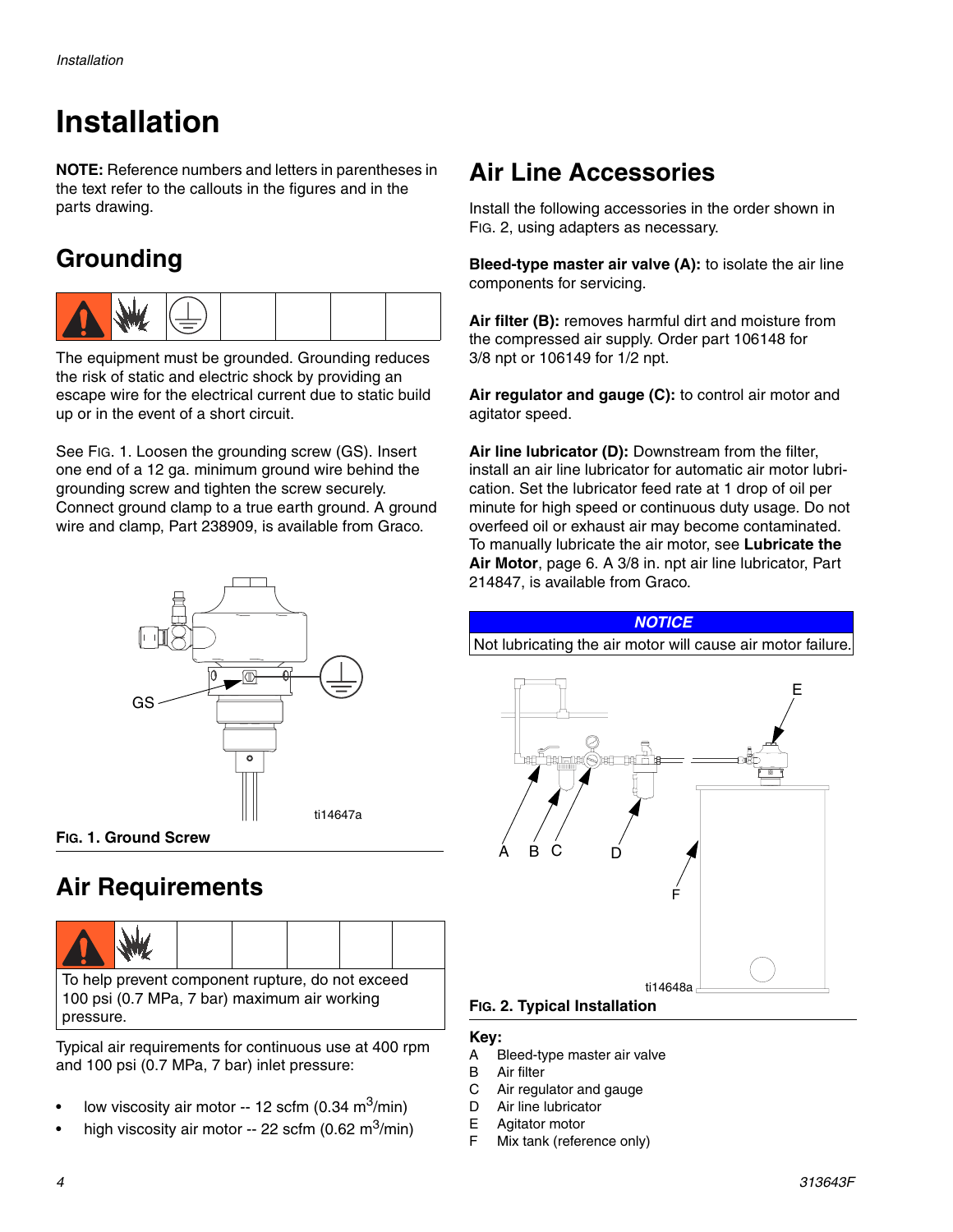### <span id="page-4-0"></span>**Install the Agitator**



Always maintain a minimum of 1 in. (25.4 mm) clearance between rotating agitator parts and container to prevent sparks from contact.

1. Due to variability in drum heights the lowest set of blades may contact the bottom of the drum. If the bung adapter will not fully seat, or if resistance is felt when installing the agitator, move the blades up the shaft. To move the blades, loosen the setscrew on the hub and slide the assembly up or down to the desired position. The setscrew must always remain on the top, with the blades hanging down, so the blades will pass into and out of the bung hole.



#### **FIG. 3. Adjust Location of Hub/Blade Assemblies**

2. To install the agitator on the container cover, drop the folding blade sections through the drum bung hole, then screw the bung adapter into the bung hole. See **[Dimensions](#page-8-0)**, page [9.](#page-8-0)

#### *NOTICE*

Keep the agitator tightly mounted to the drum bung to prevent damage to the threads from vibration.

When using a modified drum, check that there is no interference between the base of the drum and the shaft of the agitator to prevent blade or shaft damage and to avoid sparks from contact (see Warning under **[Install the Agitator](#page-4-0)**).

- 3. Position the air motor so the air line can be attached easily to the needle valve's 1/8 npt inlet, without obstructing any other system components.
- 4. Attach an air line quick disconnect valve or ball valve for main air shutoff. Order Part 208536, Coupler, and Part 169969, fitting.
- 5. Attach the air line between the needle valve's 1/8 npt inlet and the 1/8 npt air supply manifold outlet.



To avoid personal injury, never operate the agitator outside of a drum.

#### **Angled Adaptor**

If the agitator is used on a drum with an off-center bung and the blades would contact the side of the drum, the angled adaptor must be used to avoid this contact.

- 1. Thread the locking ring onto the angled adaptor by hand, as far as it will go.
- 2. Thread the angled adaptor into the bung until it bottoms out, then back it out until the widest portion on of the adaptor top is pointing just to the left of the center of the drum (Fig. 4).
- 3. Turn down the locking ring until it contacts the drum. Use an appropriately sized pipe wrench or adjustable wrench to tighten the adaptor down until the widest portion of the adaptor top is in line with the drum.

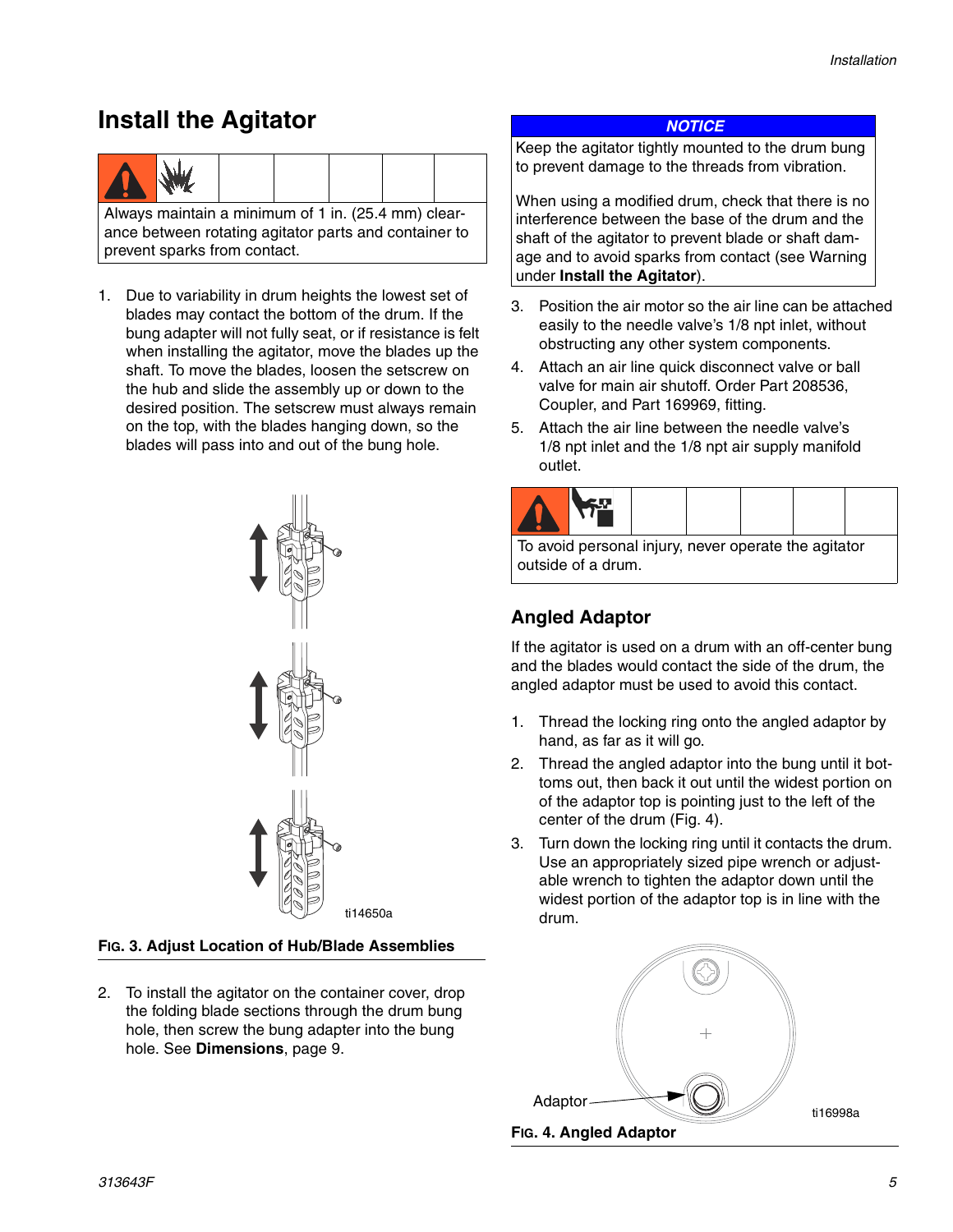## <span id="page-5-0"></span>**Operation**



#### <span id="page-5-3"></span>**Pressure Relief Procedure**



- 1. Turn off the air regulator and close main air shutoff valve.
- 2. Disconnect the air line from the motor air inlet.

## **Operate the Agitator**

- 1. Fill the fluid supply container.
- 2. Start the agitator and run it slowly.
- 3. Use the needle valve (11) to regulate the agitator speed. Set the agitator at a speed that minimizes vibration.

**NOTE:** If an air shutoff valve is installed in the supply line and used to stop the agitator, the same agitator speed will be set each time the agitator is used. Part numbers for Graco air shutoff valves are listed below:

| Part   | <b>Air Shutoff Valve</b><br><b>Description</b> |  |
|--------|------------------------------------------------|--|
| 208390 | 1/4 $npt(m)$ x 1/4 $npt(m)$                    |  |
| 208391 | $3/8$ npt(m) x $3/8$ npt (f)                   |  |
| 208392 | $3/8$ npt(f) x $1/4$ npt(m)                    |  |
| 208393 | $3/8$ npt(m) x $3/8$ npt (m)                   |  |

4. Operate the agitator continuously while supplying paints or other fluids to the system.

#### *NOTICE*

**Do not** operate the agitator at a high speed for a long period of time. Excessive agitator speed can cause foaming of fluid (making the fluid unusable), vibration, and increased wear on parts. Always agitate the fluid only enough to maintain even mixing.

5. To stop the agitator, close the air valve in the air supply line (if you have one), or close the agitator needle valve (11).

### **Check Fluid Viscosity**

If the agitator is in a closed drum, remove the agitator to check fluid viscosity or siphon some fluid from the 3/4 npt drum port.

## <span id="page-5-1"></span>**Maintenance**

### <span id="page-5-2"></span>**Lubricate the Air Motor**

*NOTICE* Not lubricating the air motor will cause air motor failure.

If an air line lubricator is not installed, the air motor must be manually lubricated every 8 hours. Lubricate the agitator air motor by placing 10 to 20 drops of SAE #10 lightweight oil in the motor's air inlet. Run the agitator for about 30 seconds.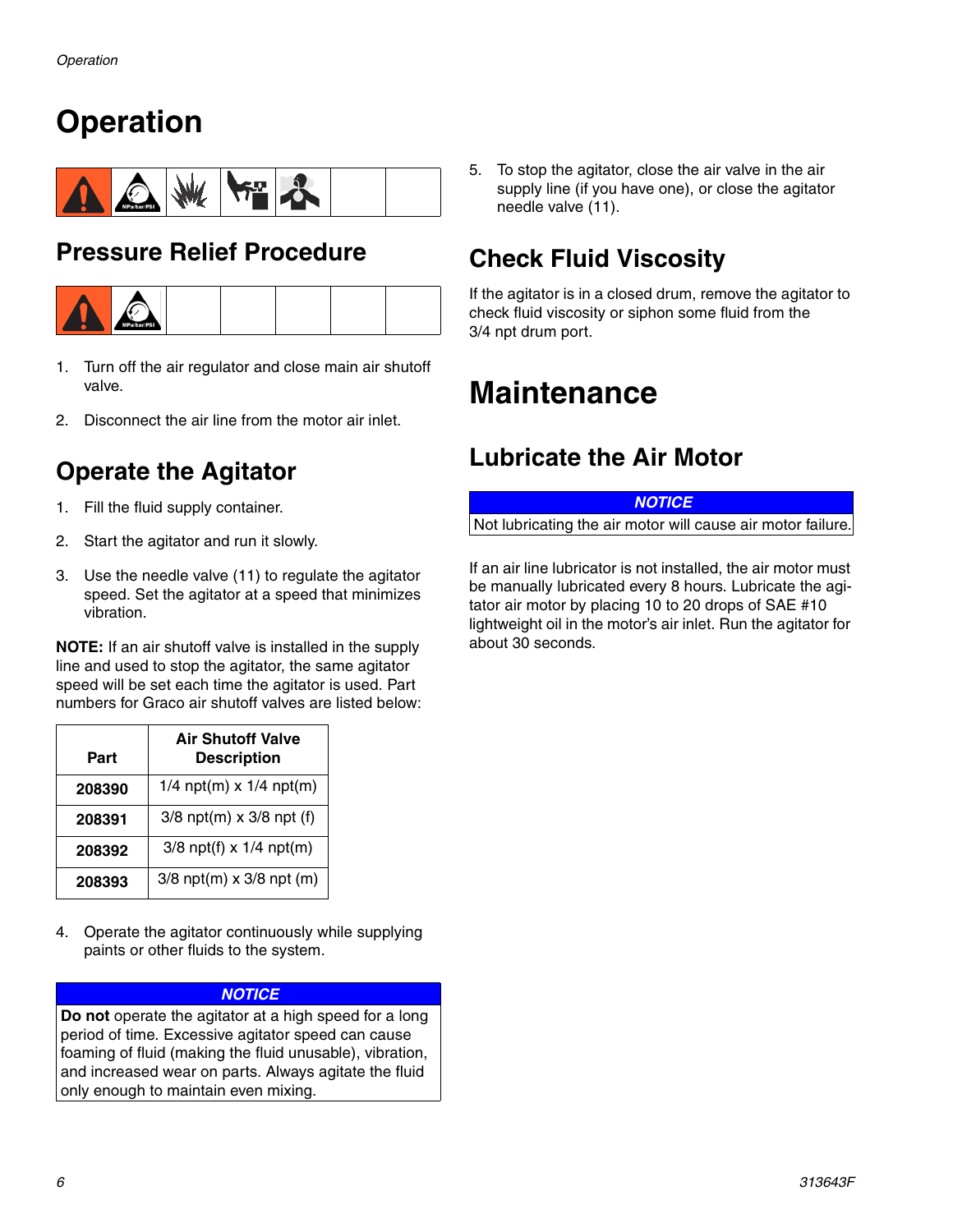## <span id="page-6-0"></span>**Repair**



#### **Flush the Air Motor**

If the motor is sluggish or inefficient, flush it with non-flammable solvent in a well-ventilated area.

- 1. Follow the **[Pressure Relief Procedure](#page-5-3)**. See page [6.](#page-5-3)
- 2. Add several teaspoons of solvent, or spray the solvent directly into the motor.
- 3. Rotate the shaft by hand in both directions for a few minutes.
- 4. Reconnect the air line and slowly apply pressure until there is no trace of solvent in the exhaust air.
- 5. Lubricate the motor with a squirt of lightweight oil in the chamber.

#### **Service**

#### <span id="page-6-1"></span>**Air Motor**

- 1. To remove the air motor for service, use a 3/16 hex to remove the three setscrews (9) on the bung adapter (4).
- 2. Lower the adapter (4) on the shaft (2) so coupler (3) is accessible.
- 3. Use a 1/8 hex to remove the top two setscrews (8) on the coupler (3).
- 4. Lift the air motor (1) straight up off the coupler (3).
- If the air motor (1) requires more than installation of a service kit, it is usually quickest and easiest to send it to the Graco distributor for repair or replacement.
- If the air motor blades need replacing or foreign material is present in the motor chamber, an experienced mechanic may remove the end plate opposite the drive shaft end. *Do not pry with a screwdriver.* It will dent the surface of the plate and body, causing leaks. Use a puller tool, which will remove the end plate while maintaining the position of the shaft.

#### **Shaft and Agitator Blades**

- 1. Remove the shaft (2) from the drum. Clean with a compatible solvent and inspect the shaft (2) and blades (6, 7) for wear or damage.
- 2. If parts need replacing, follow steps 1-4 under **[Air](#page-6-1)  [Motor](#page-6-1)** to remove the air motor.
- 3. Use the 1/8 hex to remove the other two setscrews (8) on the coupler.
- 4. Slide the shaft off (2).
- 5. If needed, use a 3 mm (1/8 in.) hex to remove the setscrew (8) on the hub assembly (6 or 7). Slide the hub/blade assembly off of the shaft.
- 6. To install a new hub/blade assembly, slide it onto the shaft. The setscrew must always remain on the top, with the blades hanging down, so the blades will pass into and out of the bung hole.

**NOTE:** Air Motor Repair Kits are available. Order Part 207335 for Model 24C728 (low viscosity) or Part 224954 for Model 24C729 (high viscosity).

#### **Reassembly**

- 1. Slide the shaft (2) into the coupler (3). Use a 1/8 hex to tighten the setscrews (8). Torque to 80 in-lb (9 N•m).
- 2. Raise the bung adapter (4) on the shaft (2) to reconnect to the air motor. Use a 3/16 hex to tighten the three setscrews (9) on the bung adapter. Torque to 80 in-lb (9 N•m).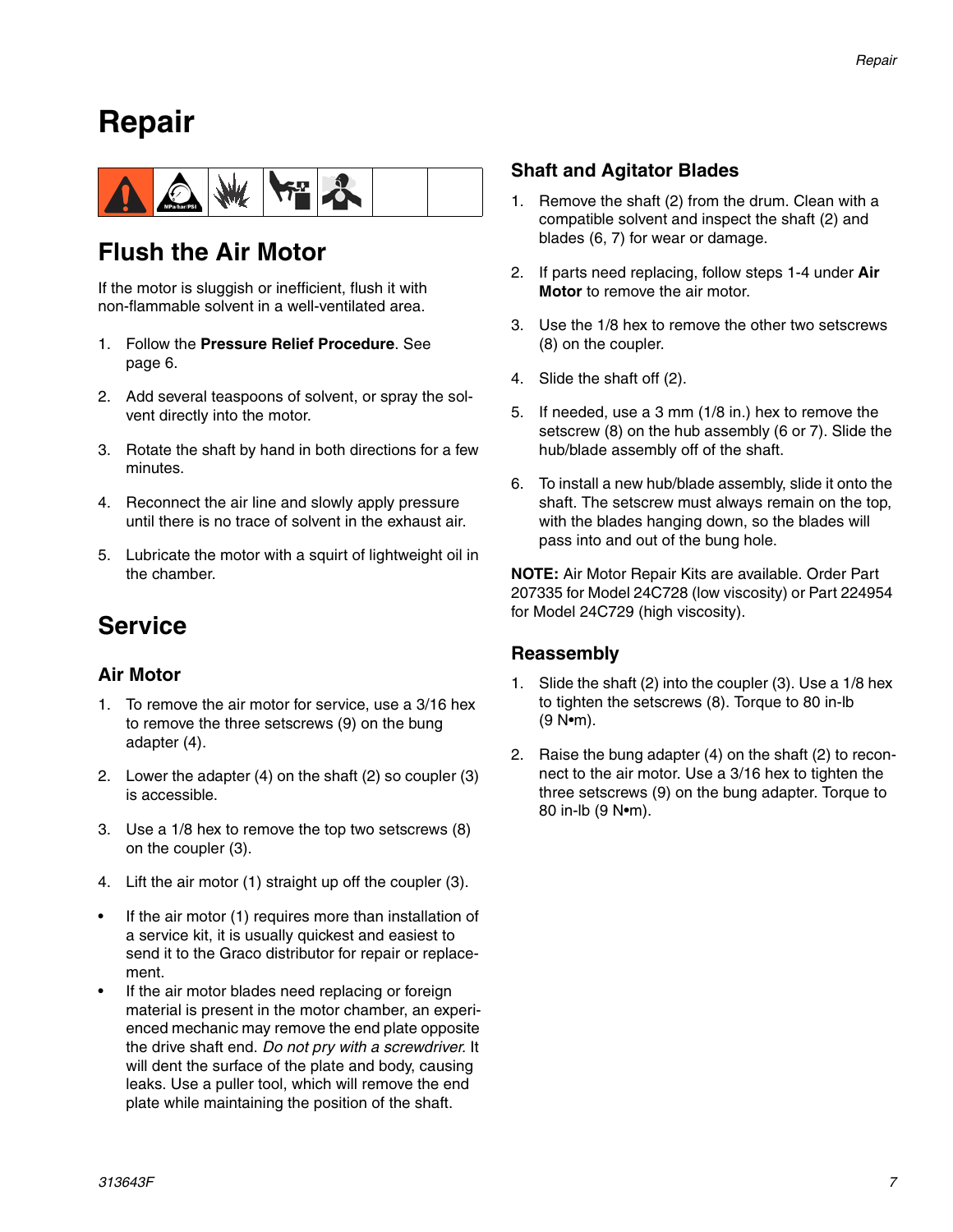## <span id="page-7-0"></span>**Parts**

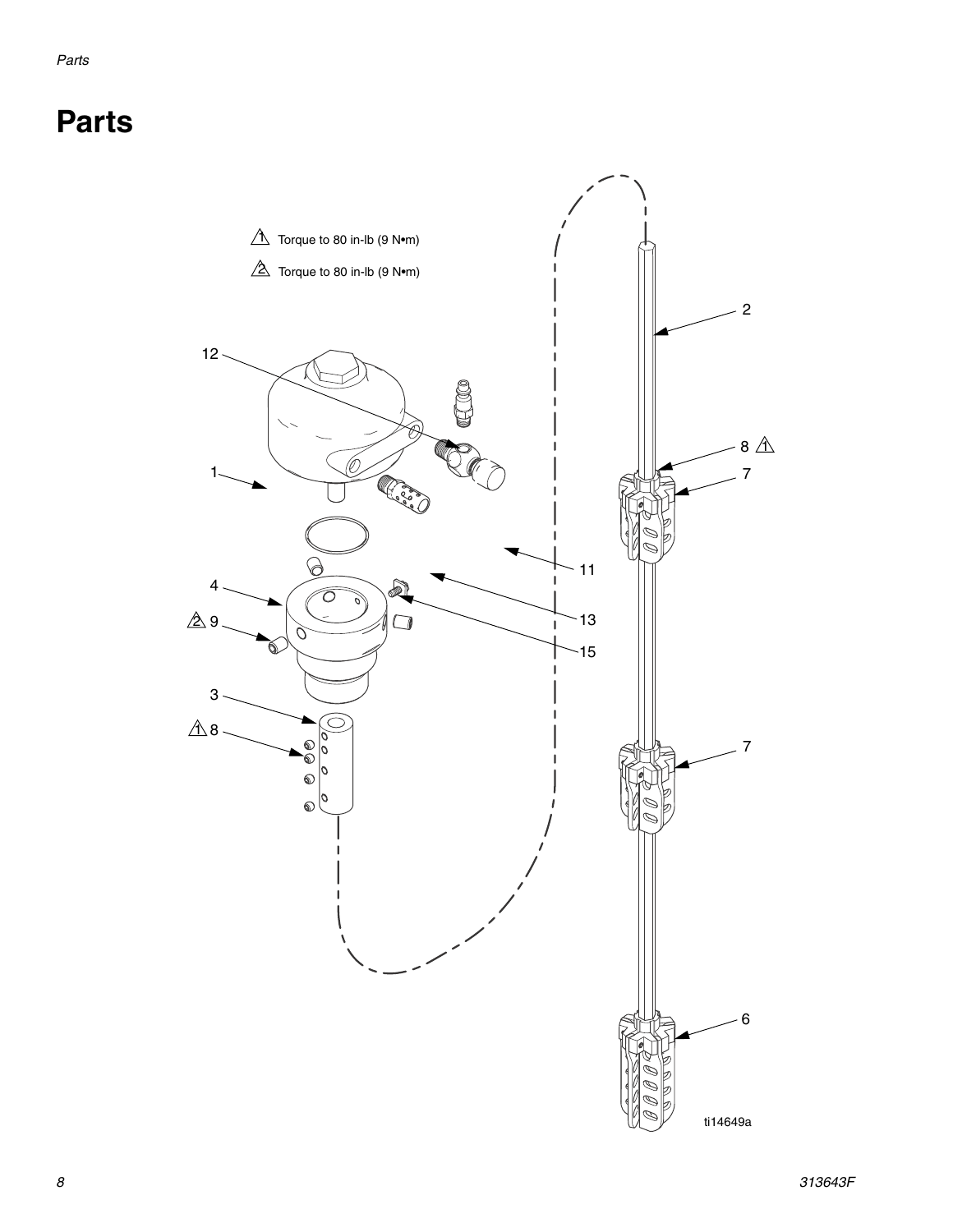#### **Part No/Description**

| Ref.     |                  |                                                          |      |
|----------|------------------|----------------------------------------------------------|------|
| No.      |                  | <b>Part No. Description</b>                              | Qty. |
| $1*$     |                  | MOTOR, air                                               |      |
|          | 16A871           | Low Viscosity (Model 24C728)                             |      |
|          | 111310           | High Viscosity (Model 24C729)                            |      |
| 2        | 16A867           | SHAFT, drive                                             | 1    |
| 3        | 24D686           | COUPLER, agitator; includes 4 set-                       | 1    |
|          |                  | screws (Item 8)                                          |      |
| 4        | 24D687           | ADAPTER, bung, double; includes                          | 1    |
|          |                  | 3 setscrews (Item 9) and ground                          |      |
|          |                  | screw (Item 15)                                          |      |
| 6        | 24C861           | HUB, assembly, with 3.5 in. blades;                      | 1    |
|          |                  | includes setscrew (Item 8)                               |      |
| 7        | 24C860           | HUB, assembly, with 2.5 in. blades;                      | 2    |
|          |                  | includes setscrew (Item 8)                               |      |
| 8        | 102207           | SETSCREW, 1/4-20, sst (included                          | 7    |
|          |                  | with Items $3, 6$ , and $7)$                             |      |
| 9        | 101679           | SETSCREW, 3/8-24, sst (included                          | 3    |
|          |                  | with Item 4)                                             |      |
| 11       | 206264           | VALVE, needle                                            | 1    |
| 12       | 169969           | FITTING, air line                                        | 1    |
| 13       | 113779           | <b>MUFFLER</b>                                           | 1    |
| 15       | 116343           | <b>GROUND SCREW</b>                                      | 1    |
| 16<br>17 | 113082           | O-RING                                                   | 1    |
| 18       | 16H294<br>16H295 | ADAPTOR, angled (not shown)<br>RING, locking (not shown) | 1    |
|          |                  |                                                          |      |
|          |                  |                                                          |      |

*\* Air Motor Repair Kits may be purchased separately. Order Kit 207335 for Model 24C728 (low viscosity) or Kit 224954 for Model 24C729 (high viscosity).*

#### <span id="page-8-0"></span>**Dimensions**

#### **2 in. Bung Adapter**

| <b>Dimension</b> | <b>Model 24C728</b><br>(low viscosity) | <b>Model 24C729</b><br>(high viscosity) |
|------------------|----------------------------------------|-----------------------------------------|
| А                | 4.2 in. (107 mm)                       | 5.1 in. (130 mm)                        |
| C (Minimum)      | 29.8 in. (757 mm)                      | 29.8 in. (757 mm)                       |
| D (Maximum)      |                                        | 32.8 in. (832 mm) 32.8 in. (832 mm)     |

#### **1-1/2 in. Bung Adapter**

| <b>Dimension</b> | <b>Model 24C728</b><br>(low viscosity) | <b>Model 24C729</b><br>(high viscosity) |
|------------------|----------------------------------------|-----------------------------------------|
| в                | 5.2 in. (132 mm)                       | 6.1 in. (155 mm)                        |
| E (Minimum)      |                                        | 28.8 in. (730 mm) 28.8 in. (730 mm)     |
| F (Maximum)      |                                        | 31.8 in. (807 mm) 31.8 in. (807 mm)     |

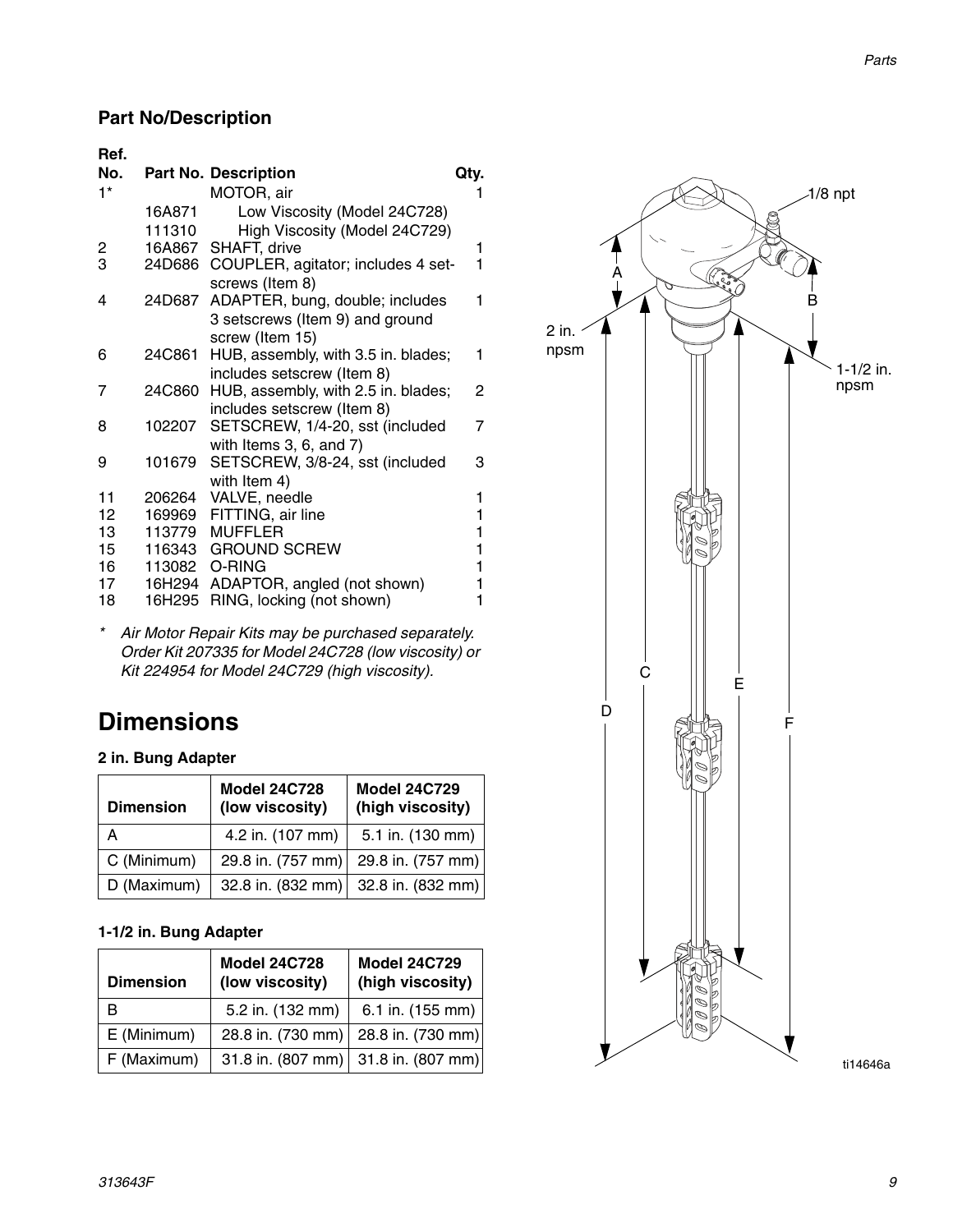## <span id="page-9-0"></span>**Technical Data**

| Maximum working pressure<br>Maximum recommended agitator speed 500 rpm<br>Air consumption at 400 rpm with 100 psi (0.7 MPa, 7 bar)<br>air inlet pressure | 100 psi (0.70 MPa, 7.0 bar) |
|----------------------------------------------------------------------------------------------------------------------------------------------------------|-----------------------------|
| Model 24C728 (low viscosity) $\ldots \ldots \ldots \ldots \ldots$ 12 scfm (0.34 m <sup>3</sup> /min)                                                     |                             |
| Noise Level at 100 psi (0.7 MPa, 7 bar), maximum load*<br>Model 24C728 (low viscosity)                                                                   |                             |
|                                                                                                                                                          |                             |
| Model 24C729 (high viscosity)                                                                                                                            |                             |
|                                                                                                                                                          |                             |
|                                                                                                                                                          |                             |
|                                                                                                                                                          |                             |
| Weight                                                                                                                                                   |                             |
| Model 24C728 (low viscosity) $\dots \dots \dots \dots \dots$ 9.6 lb (4.4 kg)<br>Model 24C729 (high viscosity). 13.1 lb (5.9 kg)                          |                             |

*\* Tested in water to ISO 9614-2.*